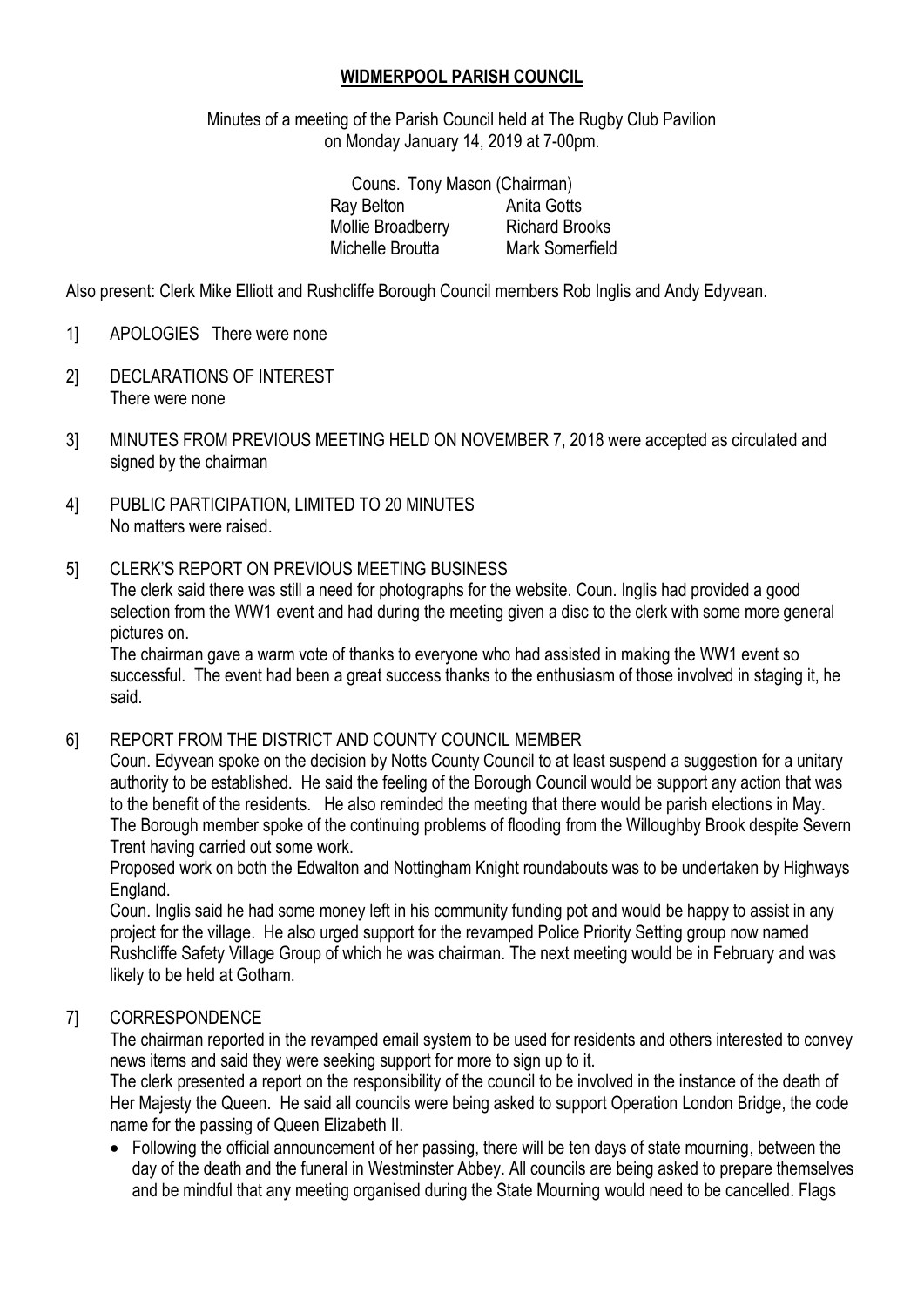should be flown at half-mast through ten days of mourning except for Day 2, when the new King will be Proclaimed. All flags to be returned to normal by 9am the day after the funeral.

- Suitable words for displaying on all websites should be prepared before-hand by the chairman and the clerk. It is suggested the home page of the website should have a picture of the Queen with a black border around it. If pictures of The Queen are displayed in any council property, they should have black ribbon placed diagonally across one corner. Such photographs should be removed to another suitable site after one month and a picture of the King displayed in its place.
- The council should organise a Remembrance Book and as well as placing this in a suitable place such as a parish church it should be taken by the council to any local schools or care homes.
- The council should consider an area in which to lay flowers, taking into account the current trend to carry out such an action when any notable death or tragic accident occurs. All flowers should be removed on the morning after the State Funeral.
- Parish churches supported by local councils will be encouraged to hold a special service on the eve of the funeral day and local councils are advised to contact their local churches to begin arrangements in advance.
- The day of the funeral will be a public holiday unless it falls on a Saturday.
- A similar process will be followed for the death of HRH The Duke of Edinburgh. If both the Queen and the Duke of Edinburgh pass away together it is highly likely that a full State Funeral of The Queen will proceed and a private service be held at St Georges at Windsor the same day for the Duke of Edinburgh.

The council agreed to seek financial support from Cllrs Edyvean and Inglis towards purchase of a flagpole. It was suggested it would be erected on the Triangle adjacent to the village notice board. The clerk was to seek comments from people living adjacent to the area.

The council agreed to the purchase of a Memorial Book and to seek agreement from the church for it to be placed there for residents and visitors to sign.

### 8] PLANNING MATTERS

Rushcliffe Borough Council planning applications There were no applications to report.

Rushcliffe Borough Council decisions

18/01689 Tony Benrick, Smithy Farm, Main Street. Proposed new 3 bedroomed detached eco dwelling with off street parking, resubmission Grant.

18/02179/ful/ Sharon Cheetham, Flat 5 Widmerpool Hall. Landscape walled garden area. Grant. 18/02581 /TPO Jeffrey Rook, The Rookery, Old Hall Drive. Lift canopies of seven trees. Grant.

The chairman commented on the untidy state of the land around Smithy Farm and asked the clerk to report the matter to the planners at Rushcliffe.

## 9] FINANCE

ACCOUNTS FOR PAYMENT, were approved as per the circulated list. Members considered a report from the clerk in regard to suggested expenditure for the coming year and after discussion unanimously agreed to issue precept on Rushcliffe Borough Council in the sum of £6036 for 2019- 2020.

### 10] ENVIRONMENT

Coun. Belton was to check if work agreed for Keith Wadkin to undertake the removal of branches from the ash tree near to the parish church had been completed.

The condition of the phone box was discussed, and it was agreed the clerk organise the repainting of it. Coun. Broadberry would check on its condition and organise any necessary cleaning work.

Coun. Belton raised the question of general security in the village, commenting on instances of thefts or damage at farms.